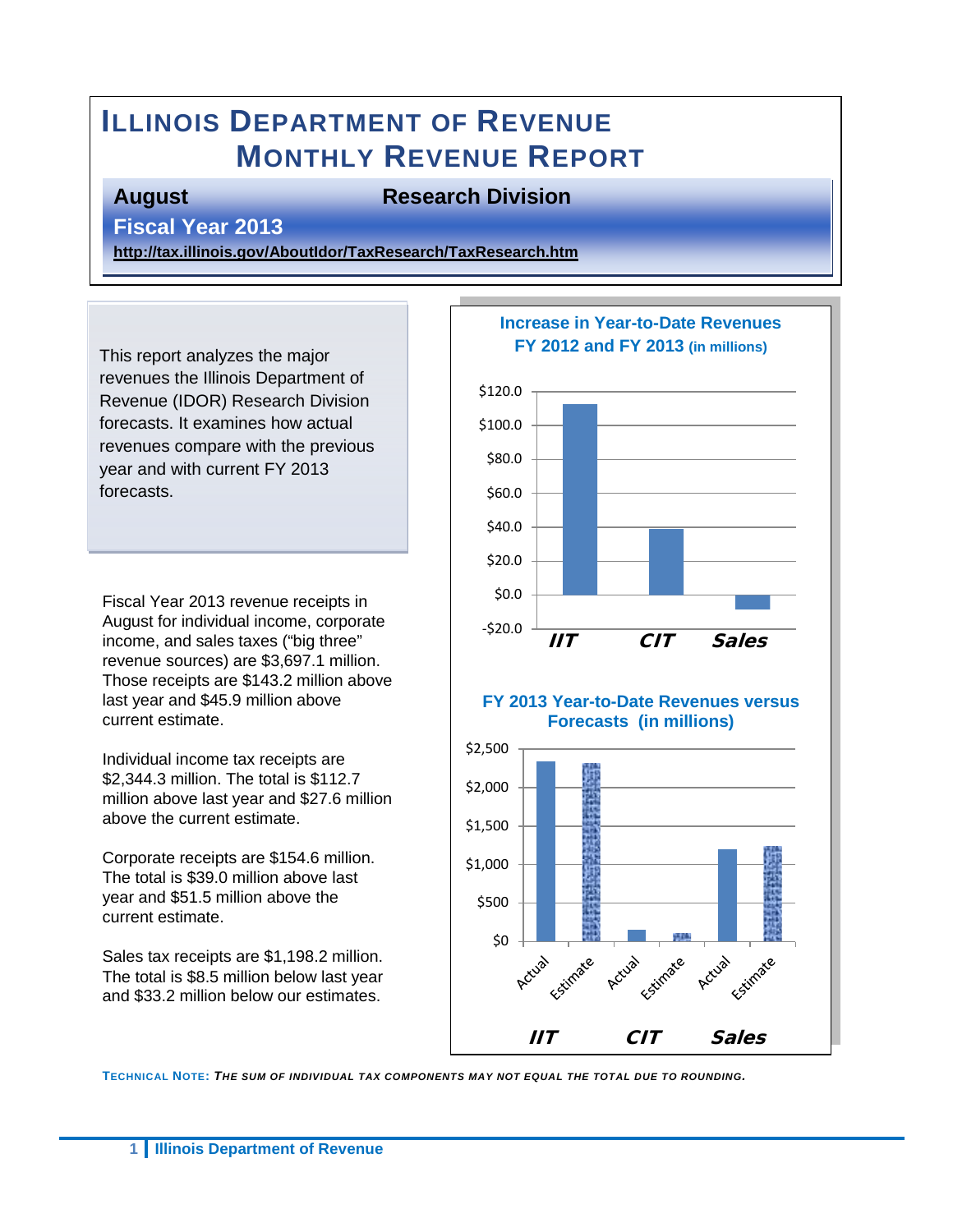### **FEATURE -** Real Estate Transfer Tax: Recent Trends and Projections

The Real Estate Transfer Tax (RETT) is imposed on sellers of real estate when they transfer title, at a rate of \$0.50 per \$500 of the sale price. The total amount of receipts collected from the RETT is a function of both the total number of sales and the sale price.

The surge in collections for the RETT in the six year period from FY 2000 (\$57.7 million) to FY 2006 (\$116.6 million) reflected unprecedented growth in the real estate market. The bubble was caused by, among other factors, relatively low interest rates, speculative buying, and questionable lending practices. The bubble started to burst in 2007 when declining real estate values and high mortgage delinquency rates led to the collapse of the subprime mortgage market. The combined effects of the subprime market collapse and the resulting recession created an overall housing market meltdown. The meltdown is reflected in steep declines in RETT receipts: from FY 2007 (\$99.5 million) to FY 2012 (\$42.0 million).



A major side effect of the sharp declines in prices is that many borrowers owe more on their mortgage than the market value of their home. CoreLogic refers to this situation as "negative equity", also known as the home being "underwater". CoreLogic reports that nationally, the number of mortgages with negative equity rose to 25.7 percent in the last quarter of 2009. The national rate had eased to 23.7 percent by the first quarter figure of 2012, but Illinois' rate of negative equity remains high, at 28 percent.<sup>[1](#page-1-0)</sup> This situation provides an incentive for borrowers to default on their loan. To underscore this, RealtyTrac reported that Illinois had the highest foreclosure filing rate in the nation for the month of August, jumping 42 percent from a year ago.

Another factor contributing to the continuing weakness in Illinois' real estate market is the high inventory of foreclosed homes for sale. A recent report by the Woodstock Institute showed that completed foreclosure auctions had doubled in the Chicago six county area in the first half of 2012 as compared to the first half of 2011, due largely to the resolution of the legal issues surrounding the robo-signing scandal.<sup>[2](#page-1-1)</sup>

The high number for homes with negative equity in Illinois and the increase in foreclosure auctions tempers the recent good news in the July homes sales report released by Illinois Realtors Association, which shows sales up 25.5 percent over previous year levels. With the increase in foreclosures, it is not surprising that the Association reported that median home sale prices continued their downward trend, dropping 1.7 percent from a year ago.**[3](#page-1-2)** For the real estate market to experience sustained improvement**,** we need to see reductions in the percentage of homes that are underwater with accompanying reductions in foreclosure filings and auctions. The job sector also needs to improve as continuing high rates of unemployment means potential buyers are removed from the market decreasing the demand for housing. Considering these factors, the outlook is for only a modest improvement in the coming months for RETT receipts.

<span id="page-1-0"></span><sup>&</sup>lt;sup>1</sup> CoreLogic, "Negative Equity Report", Retrieved 9-06-2012;

http://www.corelogic.com/aboutus/researchtrends/asset\_upload\_file912\_15196.pdf

<sup>2</sup> Woodstock Institute, "Completed foreclosures skyrocket in Chicago area", Retrieved 9-12-2012,

<span id="page-1-2"></span><span id="page-1-1"></span>http://www.woodstockinst.org/blog/blog/completed-foreclosures-skyrocket-in-chicago-area/

<sup>3</sup> Illinois Association of Realtors, "July home sales report" Retrieved 9-06-2012, http://www.illinoisrealtor.org/node/3025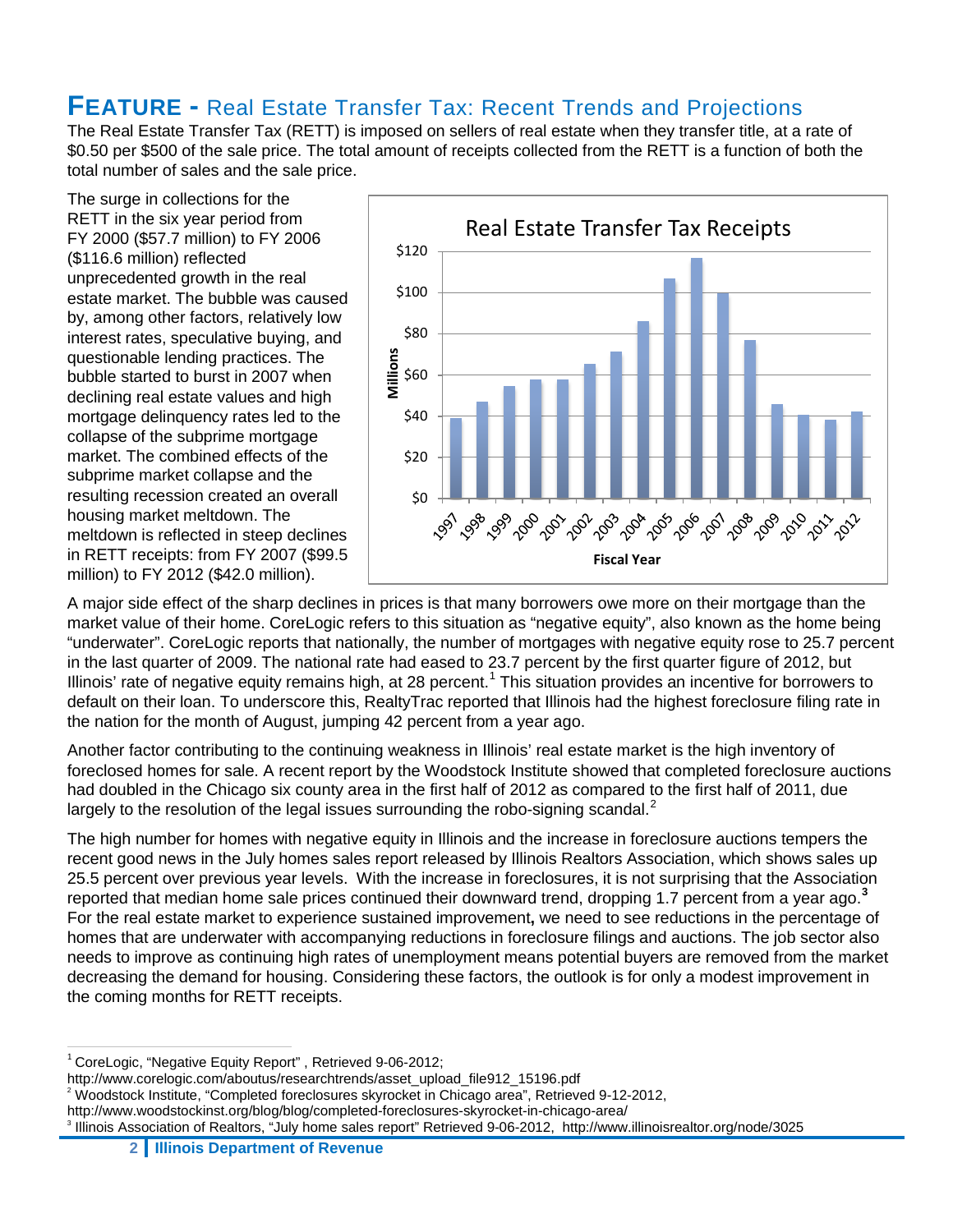### **Individual Income Tax (IIT)**

The second month of FY 2013 was above forecast. Both withholdings and non-withholdings contributed to this result. July receipts were slightly below estimate: taking both months together, we are 1.2 percent above year-to-date expectations, as the first table indicates.

**Withholding receipts:** Receipts ended 3.1 percent above the August forecast. Taking into account July's results that were below expectations, the year-to-date

|               | Year-to-Date (\$ millions) |               |              |
|---------------|----------------------------|---------------|--------------|
| <b>Actual</b> | <b>Forecast</b>            | \$ Difference | % Difference |
| \$2,344.3     | \$2,316.7                  | \$27.6        | 1.2%         |
| FY 2012       | FY 2013                    | \$ Difference | % Difference |
| \$2,231.6     | \$2,344.3                  | \$112.7       | 5.1%         |

result falls right on target as the second table of this section indicates.

**Non-withholding receipts:** Receipts came in 17.9 percent, or \$7.5 million, above the monthly estimate. Most of the above expectations revenue came in the form of final payments. Added to July's positive result, year-to-date Non-WIT receipts are 33.5 percent above estimate.

At this moment, we are waiting for additional economic data before revising the 2013 IIT forecast if needed. After the first quarter of fiscal year 2013, when we will have received the first estimated payment of the fiscal year, we will revisit the FY 2013 IIT forecast.

| <b>Components Year-to-Date (\$ millions)</b> |               |                 |               |              |
|----------------------------------------------|---------------|-----------------|---------------|--------------|
|                                              | <b>Actual</b> | <b>Forecast</b> | \$ Difference | % Difference |
| Withholding                                  | \$2,226.7     | \$2,228.6       | $-$1.9$       | $-0.1%$      |
| Estimated and final                          | \$117.6       | \$88.1          | \$29.5        | 33.5%        |
| <b>Total</b>                                 | \$2,344.3     | \$2,316.7       | \$27.6        | 1.2%         |

*Withholding and estimated and final payments are derived from IDOR collection data and in-transit fund data. Totals may not equal individual components due to rounding.*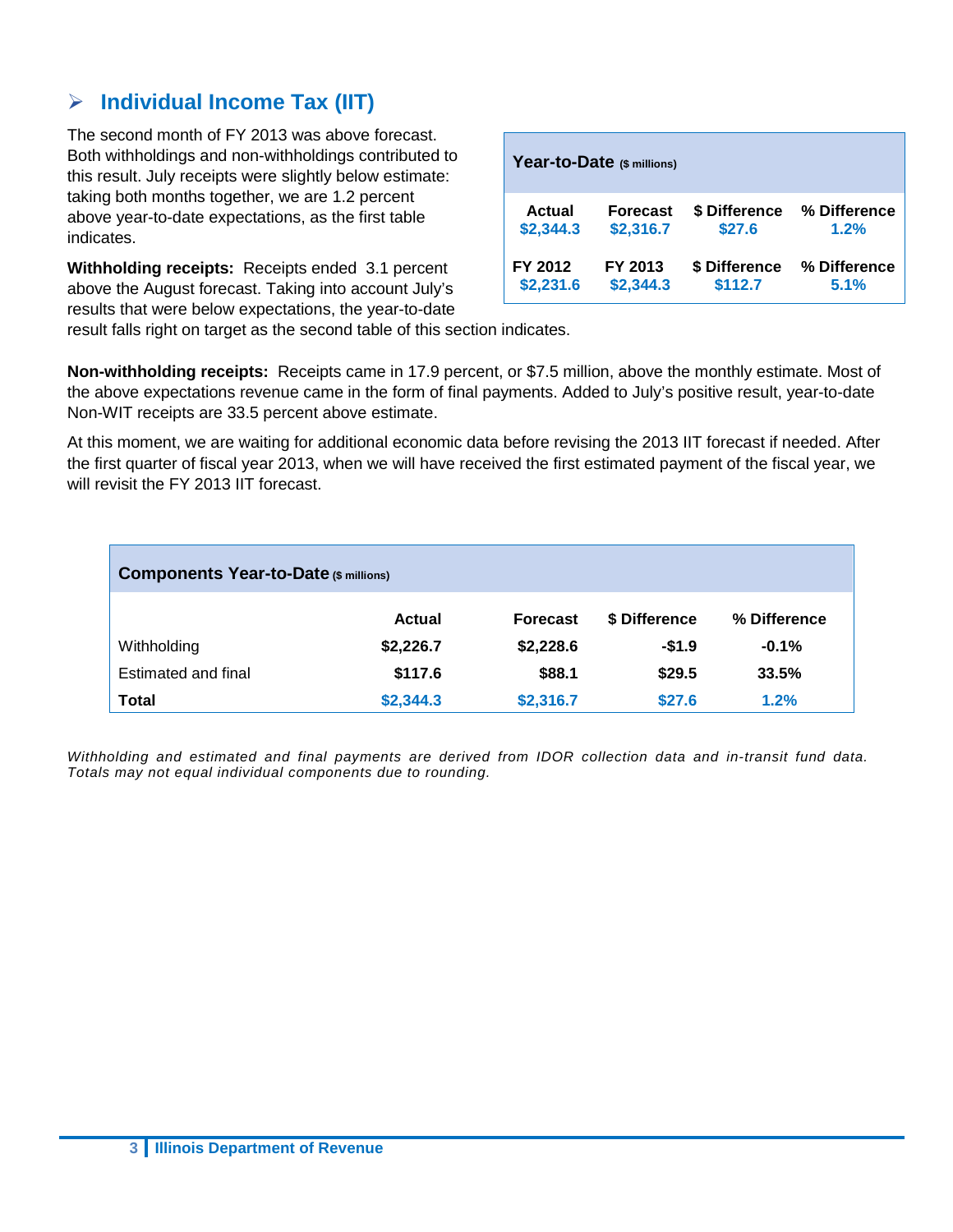### **Corporate Income Tax (CIT)**

FY 2013 CIT receipts continue to exceed our forecast. Year-to-date revenues are 50.0 percent higher than budgeted, continuing a trend of strong growth going back to the last few months of FY 2012. The number of estimated payments made in August 2012 is up 11.8 percent over August 2011, and the average estimated payment increased 25.0 percent.

We will wait until the first estimated payment from

|         |                 | Year-to-Date Comparison (\$ millions) |              |
|---------|-----------------|---------------------------------------|--------------|
| Actual  | <b>Estimate</b> | \$ Difference                         | % Difference |
| \$154.6 | \$103.1         | \$51.5                                | 50.0%        |
| FY 2012 | FY 2013         | \$ Difference                         | % Difference |
| \$115.6 | \$154.6         | \$39.0                                | 33.7%        |

calendar year filers (who constitute a majority of CIT taxpayers) is received in September 2012 and then meet with the Governor's Council of Economic Advisors group to review current economic indicators and forecasts to ascertain whether or not a revision is warranted.

### **Sales & Use Tax**

After the first two months of fiscal year 2013, state sales and use tax receipts were 0.7 percent below the same period in fiscal year 2012 and 2.7 percent below forecast. August receipts alone were 3.0 percent (\$18 million) below last August, making this month the first negative month for state sales and use tax since September 2010.

Lower motor fuel prices in July (tax returns and most payments for July sales are due in August) contributed to the negative result, but most of the decline was due to

|           |                 | Year-to-Date Comparison (\$ millions) |              |
|-----------|-----------------|---------------------------------------|--------------|
| Actual    | <b>Forecast</b> | \$ Difference                         | % Difference |
| \$1,198.2 | \$1,231.4       | $-$33.2$                              | $-2.7%$      |
| FY 2012   | FY 2013         | \$ Difference                         | % Difference |
| \$1,206.7 | \$1,198.2       | $-$8.5$                               | $-0.7%$      |

falling receipts in the All Else component. The 1.6 percent drop in the All Else component is in contrast to what happened at the national level, where July retail sales excluding motor vehicles and gasoline stations increased approximately 3.0 percent over last July.

We will be able to take a closer look at what drove this deviation when detailed sales tax return information is available in December. As stated in last month's report, we intend to monitor receipts over the first quarter of fiscal year 2013 before considering whether a forecast revision is warranted.

| Year-to-Date Comparison (\$ millions) |           |           |                                                                              |              |
|---------------------------------------|-----------|-----------|------------------------------------------------------------------------------|--------------|
|                                       | FY 2012   | FY 2013   | \$ Difference                                                                | % Difference |
| <b>Vehicles</b>                       | \$165.6   | \$181.5   | \$15.9                                                                       | 9.6%         |
| Motor fuel*                           | \$142.1   | \$132.0   | $-$10.1$                                                                     | $-7.1%$      |
| All else                              | \$899.0   | \$884.7   | $-$14.3$                                                                     | $-1.6%$      |
|                                       | \$1,206.7 | \$1,198.2 | $-$8.5$                                                                      | $-0.7%$      |
|                                       |           |           | *Estimated, IDOR does not have actual data on sales/use tax from motor fuel. |              |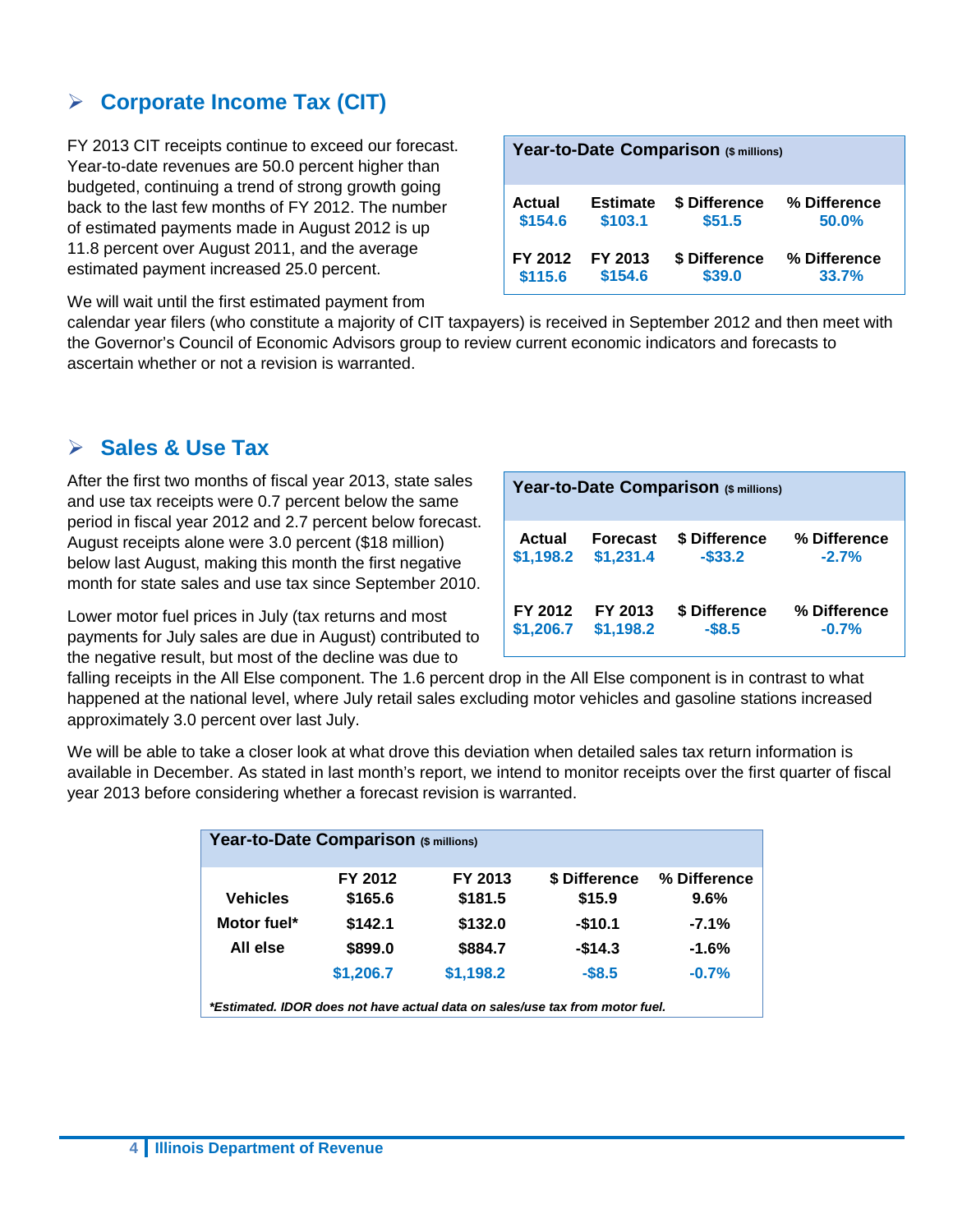### **Public Utilities Taxes**

#### **Telecommunications** –

August Telecom receipts came in at \$52.6 million, well above the monthly forecast of \$34.9 million. Year-to-date receipts are up \$8.3 million, 10.7% above forecast. We continue to monitor Telecom closely for potential revisions to the FY 2013 forecast.

**Electricity –** Receipts for August were \$41.1 million, \$3.9 million above forecast for the month. Year-to-date Electricity Tax receipts are running 4.5 percent above forecast. August receipts

| Year-to-Date (\$ millions) |         |                 |               |              |
|----------------------------|---------|-----------------|---------------|--------------|
|                            | Actual  | <b>Forecast</b> | \$ Difference | % Difference |
| <b>Telecommunications</b>  | \$86.0  | \$77.7          | \$8.3         | 10.7%        |
| <b>Electricity</b>         | \$73.8  | \$70.7          | \$3.1         | 4.4%         |
| Natural gas                | \$6.8   | \$12.1          | $-$ \$5.3     | $-43.9%$     |
|                            | FY 2012 | FY 2013         | \$ Difference | % Difference |
| <b>Telecommunications</b>  | \$90.3  | \$86.0          | $-$4.3$       | $-4.8%$      |
| <b>Electricity</b>         | \$75.1  | \$73.8          | $-$1.3$       | $-1.7%$      |
| <b>Natural gas</b>         | \$12.5  | \$6.8           | $-$ \$5.8     | $-46.0%$     |

reflect June activity, thus including June's record-breaking heat and higher air conditioning usage.

**Natural Gas –** Natural Gas receipts were \$2.4 million in August, \$2.2 million below forecast. Year-to-date receipts are 43.9 percent below forecast. At this time, we assume this deviation from forecast is related to warmer than normal weather in May and not a change in the underlying performance of the revenue stream.

### **Cigarette Taxes**

Fiscal Year 2013 year-to-date receipts through August continue to reflect the effect of substantially higher than normal distributor stamp purchases prior to the tax increase.

| Year-to-Date (\$ millions)        |                             |                                      | *Includes general revenue funds           |                                      |
|-----------------------------------|-----------------------------|--------------------------------------|-------------------------------------------|--------------------------------------|
| All Funds<br>General Revenue Fund | Actual<br>\$75.9<br>\$33.6  | <b>Forecast</b><br>\$136.2<br>\$59.2 | \$ Difference<br>$-$ \$60.3<br>$-$ \$25.6 | % Difference<br>$-44.3%$<br>$-43.2%$ |
| All Funds<br>General Revenue Fund | FY 2012<br>\$79.8<br>\$58.4 | FY 2013<br>\$75.9<br>\$33.6          | \$ Difference<br>$-$3.9$<br>$-$ \$24.8    | % Difference<br>$-4.9%$<br>$-42.5%$  |

### **Tobacco Products Tax**

August is the first month that receipts for the Tobacco Products Tax reflect the change in tax rate from 18 to 36 percent of wholesale price. Fiscal Year 2013 year-to-date receipts through August are slightly above forecast.

|         | Year-to-Date (\$ millions) |               |              |
|---------|----------------------------|---------------|--------------|
| Actual  | <b>Forecast</b>            | \$ Difference | % Difference |
| \$7.2   | \$7.0                      | \$0.2         | 2.9%         |
| FY 2012 | FY 2013                    | \$ Difference | % Difference |
| \$5.3   | \$7.2                      | \$1.9         | 35.8%        |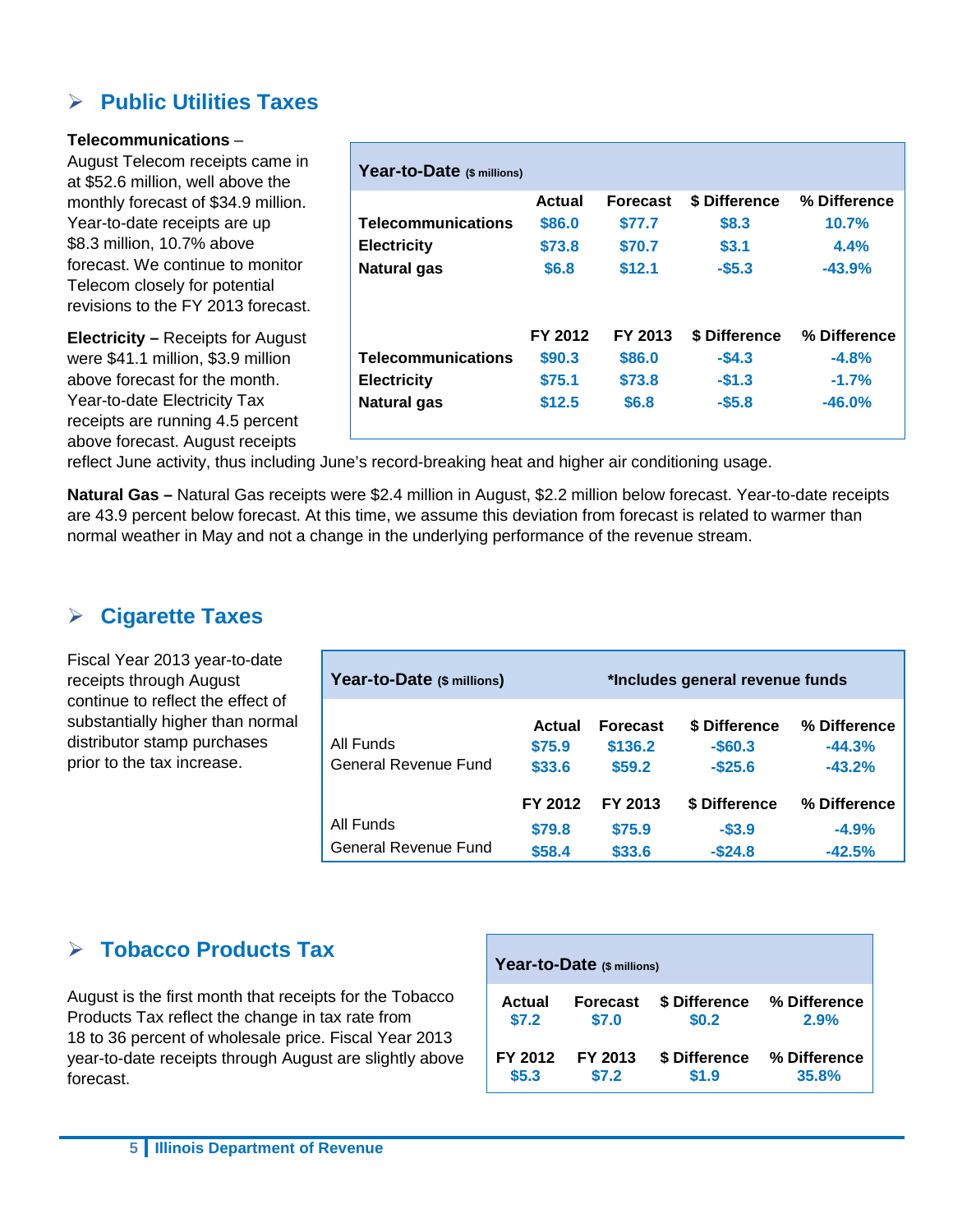### **Estate Tax**

Fiscal Year 2013 year-to-date receipts reflect the fact that counties have been reporting estate taxes with a one-month lag while reporting to the Illinois Treasurer occurs in real time (for more detail see July report). As a result, year-todate receipts represent three months of payments.

|         | Year-to-Date (\$ millions) |               |              |
|---------|----------------------------|---------------|--------------|
| Actual  | <b>Forecast</b>            | \$ Difference | % Difference |
| \$75.4  | \$40.4                     | \$35.0        | 86.6%        |
| FY 2012 | FY 2013                    | \$ Difference | % Difference |
| \$3.3   | \$75.4                     | \$72.1        | 2,184.8%     |

### **Liquor Tax**

Receipts for the first two months of fiscal year 2013 were 1.8 percent lower than the first two months last year and 2.2 percent below forecast. Liquor tax receipts often exhibit month to month volatility, so it is best to evaluate liquor tax receipts on a quarterly basis.

| Year-to-Date (\$ millions) |                   |                           | *Includes general revenue funds |                         |
|----------------------------|-------------------|---------------------------|---------------------------------|-------------------------|
| All Funds                  | Actual<br>\$48.9  | <b>Forecast</b><br>\$50.0 | \$ Difference<br>$-$1.1$        | % Difference<br>$-2.2%$ |
| General Revenue Fund       | \$28.8            | \$29.5                    | $-$0.7$                         | $-2.3%$                 |
| All Funds*                 | FY 2012<br>\$49.8 | FY 2013<br>\$48.9         | \$ Difference<br>$-$0.9$        | % Difference<br>$-1.8%$ |
| General Revenue Fund       | \$29.3            | \$28.8                    | $-$0.5$                         | $-1.8%$                 |

## **Hotel Operator's Occupation Tax (HOOT)**

Fiscal Year 2013 year-to-date receipts through August slightly ahead of forecast.

Chicago Convention and Tourism Bureau reported that Chicago's hotel occupancy rate for July was 83.5 percent, down 2.7 percentage points from July 2011. However, the Average Daily Rate (ADR) had climbed to \$178.99 from July 2011's rate of \$169.22.

| Year-to-Date (\$ millions)         |                           |                                    | *Includes general revenue funds   |                                 |
|------------------------------------|---------------------------|------------------------------------|-----------------------------------|---------------------------------|
| All Funds*<br>General Revenue Fund | Actual<br>\$46.3<br>\$7.8 | <b>Forecast</b><br>\$45.3<br>\$8.5 | \$ Difference<br>\$1.0<br>$-$0.7$ | % Difference<br>2.2%<br>$-8.2%$ |
| All Funds*                         | FY 2012<br>\$45.7         | FY 2013<br>\$46.3                  | \$ Difference<br>\$0.6            | % Difference<br>1.3%            |
| <b>General Revenue Fund</b>        | \$8.1                     | \$7.8                              | $-$0.3$                           | $-3.7%$                         |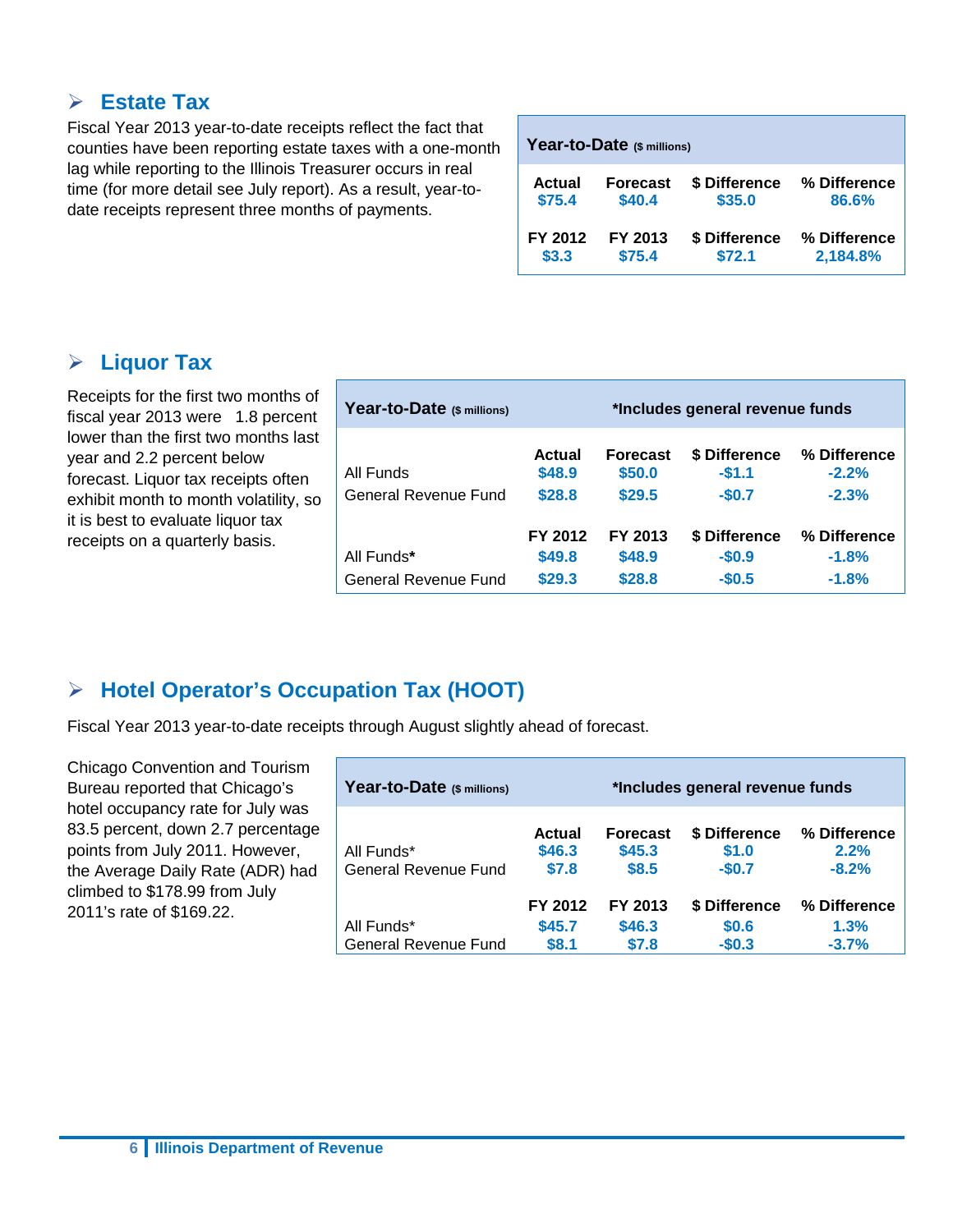### **Motor Fuel Taxes**

| Year-to-Date (\$ millions) |                 | <b>IFTA</b>   |              |
|----------------------------|-----------------|---------------|--------------|
| <b>Actual</b>              | <b>Forecast</b> | \$ Difference | % Difference |
| \$10.4                     | \$13.2          | $-$2.8$       | $-20.9%$     |
| FY 2012                    | FY 2013         | \$ Difference | % Difference |
| \$12.9                     | \$10.4          | $-$2.4$       | $-18.8%$     |

|         | Year-to-Date (\$ millions) | <b>Regular MFT</b> |              |  |  |  |  |
|---------|----------------------------|--------------------|--------------|--|--|--|--|
| Actual  | <b>Forecast</b>            | \$ Difference      | % Difference |  |  |  |  |
| \$194.3 | \$198.4                    | $-$4.0$            | $-2.0%$      |  |  |  |  |
| FY 2012 | FY 2013                    | \$ Difference      | % Difference |  |  |  |  |
| \$193.2 | \$194.3                    | \$1.2              | 0.6%         |  |  |  |  |

| Year-to-Date (\$ millions) |                 | UST           |              |
|----------------------------|-----------------|---------------|--------------|
| Actual                     | <b>Forecast</b> | \$ Difference | % Difference |
| \$12.0                     | \$11.9          | \$0.0         | 0.0%         |
| FY 2012                    | FY 2013         | \$ Difference | % Difference |
| \$11.6                     | \$12.0          | \$0.3         | 2.7%         |

Combined motor fuel tax receipts (regular MFT, IFTA, and UST) for the first two months of fiscal year 2013 were 0.4 percent (\$0.9 million) below the same period last year and 3.0 percent (\$6.7 million) below forecast.

### **Real Estate Transfer Tax (RETT)**

Fiscal Year 2013 year-to-date receipts are running only slightly ahead of 2012 and below forecast.

| Year-to-Date (\$ millions) |                 |               |              |  |  |  |  |  |
|----------------------------|-----------------|---------------|--------------|--|--|--|--|--|
| Actual                     | <b>Forecast</b> | \$ Difference | % Difference |  |  |  |  |  |
| \$8.2                      | \$9.3           | $-$1.1$       | $-11.8%$     |  |  |  |  |  |
| FY 2012                    | FY 2013         | \$ Difference | % Difference |  |  |  |  |  |
| \$7.9                      | \$8.2           | \$0.3         | 3.8%         |  |  |  |  |  |

| <b>Illinois Department of Revenue, Research Division</b>      |                                                                        |                                       |  |  |  |  |  |  |  |
|---------------------------------------------------------------|------------------------------------------------------------------------|---------------------------------------|--|--|--|--|--|--|--|
| Director of Research: Natalie Davila                          | <b>Research Analysts: Andy Chupick</b><br>Patrick Heath<br>John Horbas | Michael Pijan<br><b>Hector Vielma</b> |  |  |  |  |  |  |  |
| http://tax.illinois.gov/AboutIdor/TaxResearch/TaxResearch.htm |                                                                        |                                       |  |  |  |  |  |  |  |